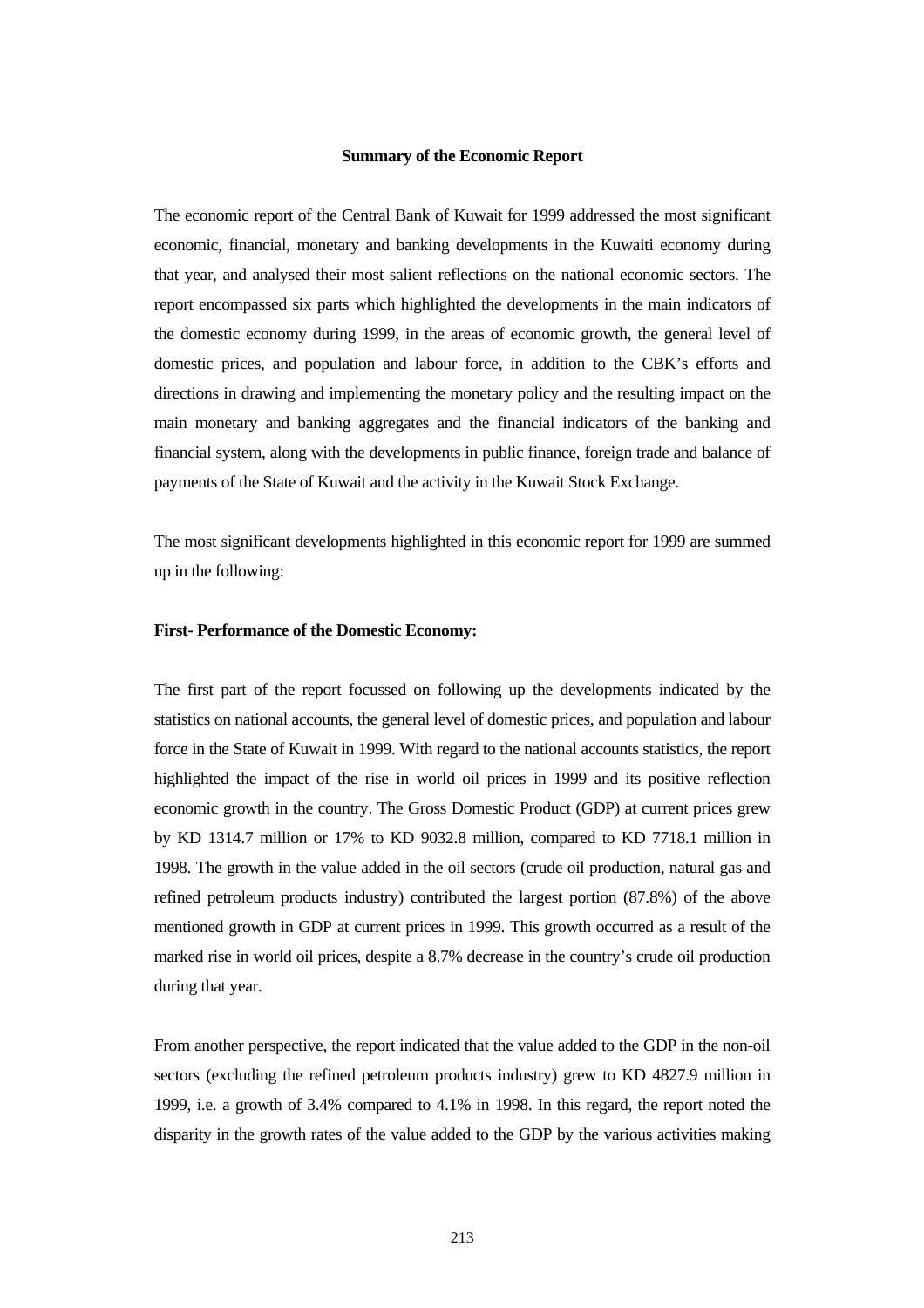up the non-oil sectors. On the one hand, the value added to the GDP by the Financial Institutions sector recorded the highest growth rate (13.1%) to KD 566.2 million in 1999 from KD 500.6 million in 1998, while the value added to the GDP by the Transport, Storage and Communications sector grew by 9.5% to KD 505.9 million in 1999. Furthermore, the value added to GDP by the non-oil Manufacturing Industries sector and the Community, Social and Personal Services sector grew by 4.2% and 4.1% respectively in 1999 above their previous year levels. On the other hand, the value added to the GDP by the construction sector decreased by 3.4% in 1999 compared to the previous year, while the performance of the other sectors remained stable in general.

From the perspective of expenditure on GDP at current prices, the report indicated that the value of non-residents expenditure (exports of goods and services) grew by KD 772 million or 22.3% to KD 4240 million in 1999 from KD 3468 million in 1998, thereby contributing the largest portion (58.7%) of the growth in GDP at current prices between 1998 and 1999. The net expenditure by residents (consumption and investment expenditures minus imports of goods and services) amounted to KD 4792.8 million in 1999, i.e. an increase of KD 542.7 million (or 12.8%), thereby accounting for 41.3% of the growth in GDP during that year.

As for the rest of principal national accounts aggregates, the report indicated that the Gross National Product at current prices grew by 11.6% to KD 10.6 billion in 1999 from KD 9.5 billion in 1998. This growth was the outcome of the above mentioned increase in GDP at current prices, and the decrease in net factor income from abroad by 11.8% (from KD 1788 million in 1998 to KD 1577 million in 1999). Consequently, the average per capita share of the GNP at current prices in Kuwait rose by 9.9% to KD 4666.3 in 1999 from KD 4247.4 in 1998.

The report also addressed in its first part the trends in domestic prices in the State of Kuwait as reflected by the developments in the consumer and wholesale price indices. In this regard, the report indicated a rise in the rate of domestic inflation measured by the Consumer Price Index in the State of Kuwait from 0.2% in 1998 to 3% in 1999. The largest portion of this rise (44.8%) resulted from the accelerated increase in the general level of the prices of goods under the "Food" group which rose by 4.6% in 1999 compared to a slight rise of 0.2% in 1998. Furthermore, the report highlighted the continued decrease in the Wholesale Price Index by 1.2% in 1999, thereby reflecting the effect of the decrease in the wholesale prices of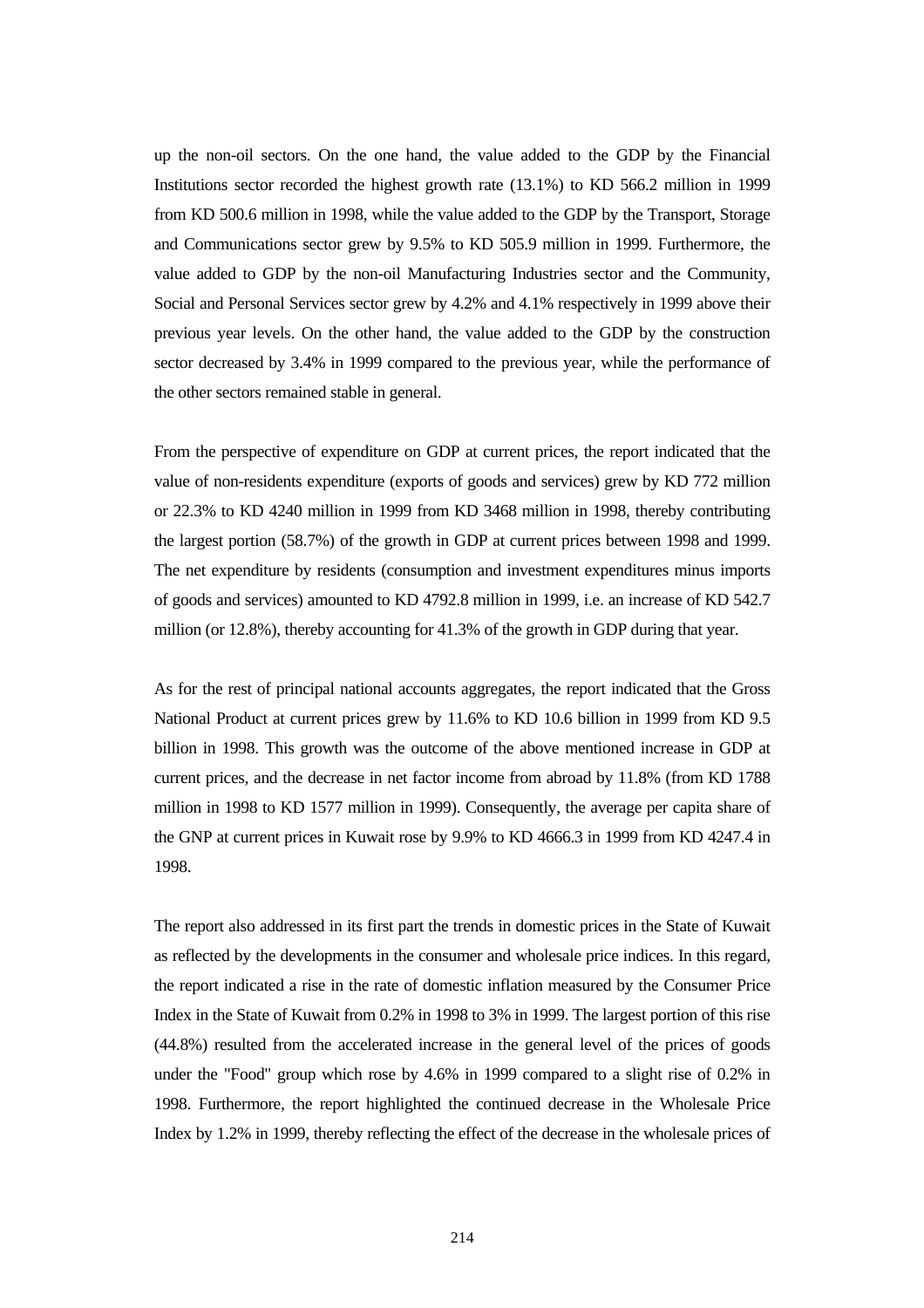imported goods by 1.6%, along with the slight rise of 0.1% in the wholesale prices of locally produced goods.

In the last section of its first part, the report focussed on the developments in population and labour force in the State of Kuwait in 1999, particularly the decline of 0.7% in the country's total population from 2.271 million at end of 1998 to 2.255 million at end of 1999. Data indicate that this decrease resulted mainly from a decline of 2.8% in non-Kuwaiti population at end of 1999 compared to end of 1998. Meanwhile, the number of Kuwaitis continued to grow by 3.3% between the ends of both mentioned years. This was accompanied by a decrease in the ratio of non-Kuwaiti labour to total labour force in the country from 83.1% at end of 1998 to 81.9% at end of 1999, and a rise in the ratio of Kuwaiti labour to the total labour force from 16.9% to 18.1% respectively at end of these two years.

Furthermore, in the last section of its first part, the report also highlighted several developments related to population and labour force; notably, the age distribution of the total population (Kuwaitis and non-Kuwaitis), the dependency ratio of the total population (Kuwaitis and non-Kuwaitis) and the distribution of the total labour force by economic sector, economic activity and educational qualification, etc.

# **Second- The Monetary Policy, Developments in Monetary Indicators and Banking Supervision:**

The second part of the report addressed the CBK efforts in drawing and implementing the monetary policy, and the role of this policy in firmly establishing the bases of monetary stability in the country, along with enhancing the elements and opportunities for selfgenerated growth in the domestic economy in line with the general economic policy objectives.

The report highlighted several important developments in the main monetary indicators and aggregates in 1999, the most salient of which are the following:

1- Within its efforts aimed at maintaining the monetary stability in the domestic economy and enhancing the economic activity, the CBK issued a decision setting a new rate for the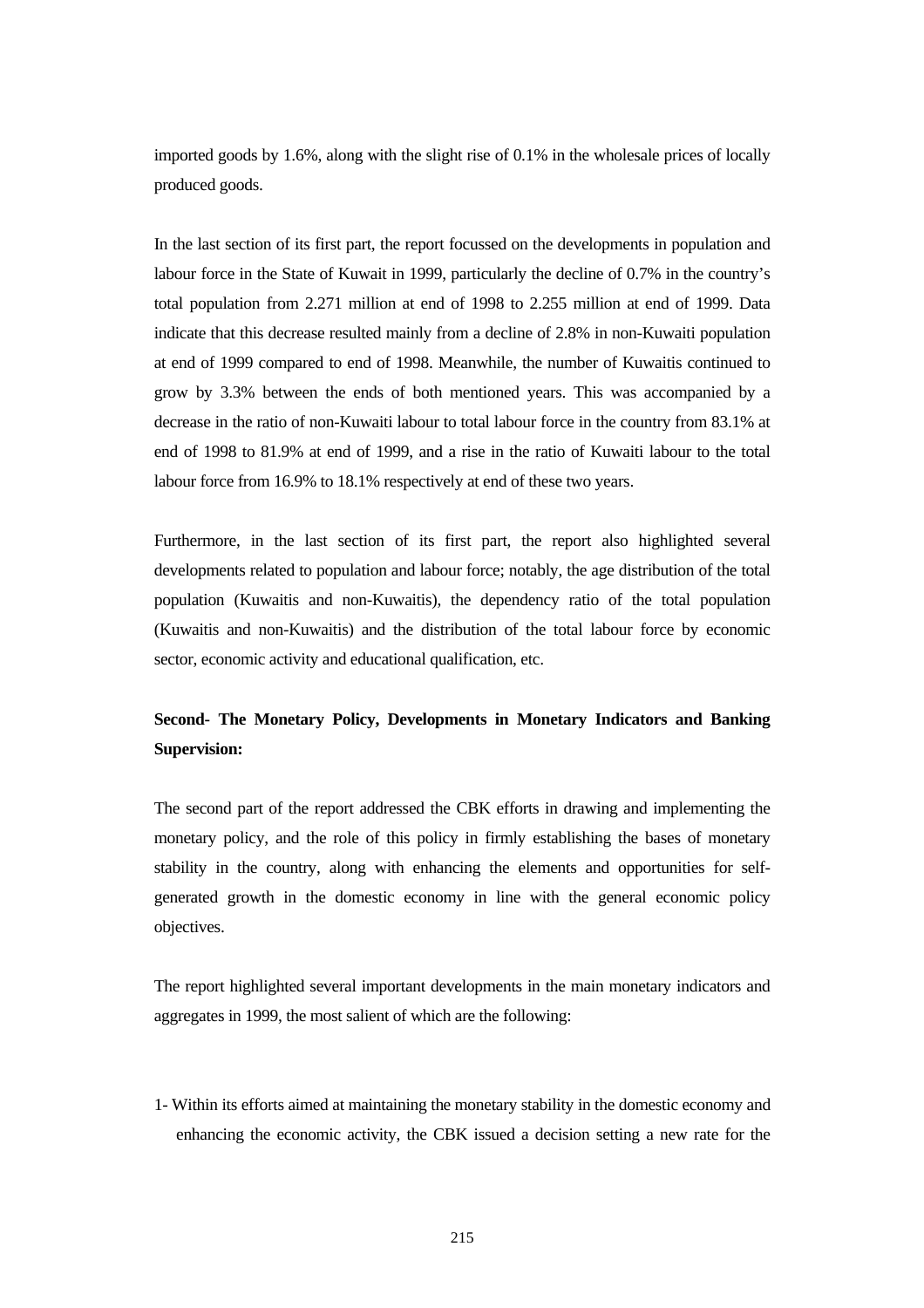discounting and rediscounting of commercial papers presented to it by local banks and which it accepts to discount or rediscount.

By virtue of this decision, the discount rate was reduced by 0.25 percentage point, from 7% to 6.75% effective 7 March 1999. This decision was issued in light of CBK's constant monitoring of the domestic economic situation and the worldwide developments in interest rates on major currencies.

- 2- Money supply developments in 1999 are a reflection of CBK's endeavours in regulating the levels of domestic liquidity in line with the developments in economic activity and the considerations related to maintaining the monetary stability in the country. Within this framework, money supply in its broad definition (M2) amounted to KD 7678.1 million in 1999 compared to KD 7556.5 million at end of the previous year, i.e. a growth of KD 121.5 million (or 1.6%), which was the outcome of the increase in money (M1) by KD 228 million (19.9%) and the decrease in quasi-money by KD 106.4 million (1.7%) at end of 1999 compared to end of 1998. Money supply in its broader definition (M3) rose by KD 119.7 million (1.6%) to KD 7689.3 million at end of 1999 compared to KD 7569.6 million at end of the previous year.
- 3- Within CBK's efforts in maintaining the relative stability of the exchange rate of the Kuwaiti dinar, so as to temper imported inflation and enhance the residency of the Kuwaiti dinar as a savings currency in Kuwait, the CBK continued to apply the exchange rate policy based on tying the dinar to a weighted basket of currencies of countries that have significant trade and financial relations with the State of Kuwait. This policy helped realise the relative stability in the KD exchange rate during 1999. Within this framework, the report indicated that the movements of the US dollar exchange rate against the Kuwaiti dinar remained stable within relatively narrow margins compared to its movements against the other major currencies. With regard to monthly fluctuations, the report indicated that the difference between the highest and lowest end-of-month exchange rates of the US dollar against the dinar in 1999 did not exceed 1.5% or 4.5 fils, while the US dollar fluctuated against other major currencies within much broader margins. In fact, the difference between the highest and lowest exchange rates of the US dollar ranged from a maximum of 20.9% against the Japanese Yen to a minimum of 4.6% against the Sterling Pound.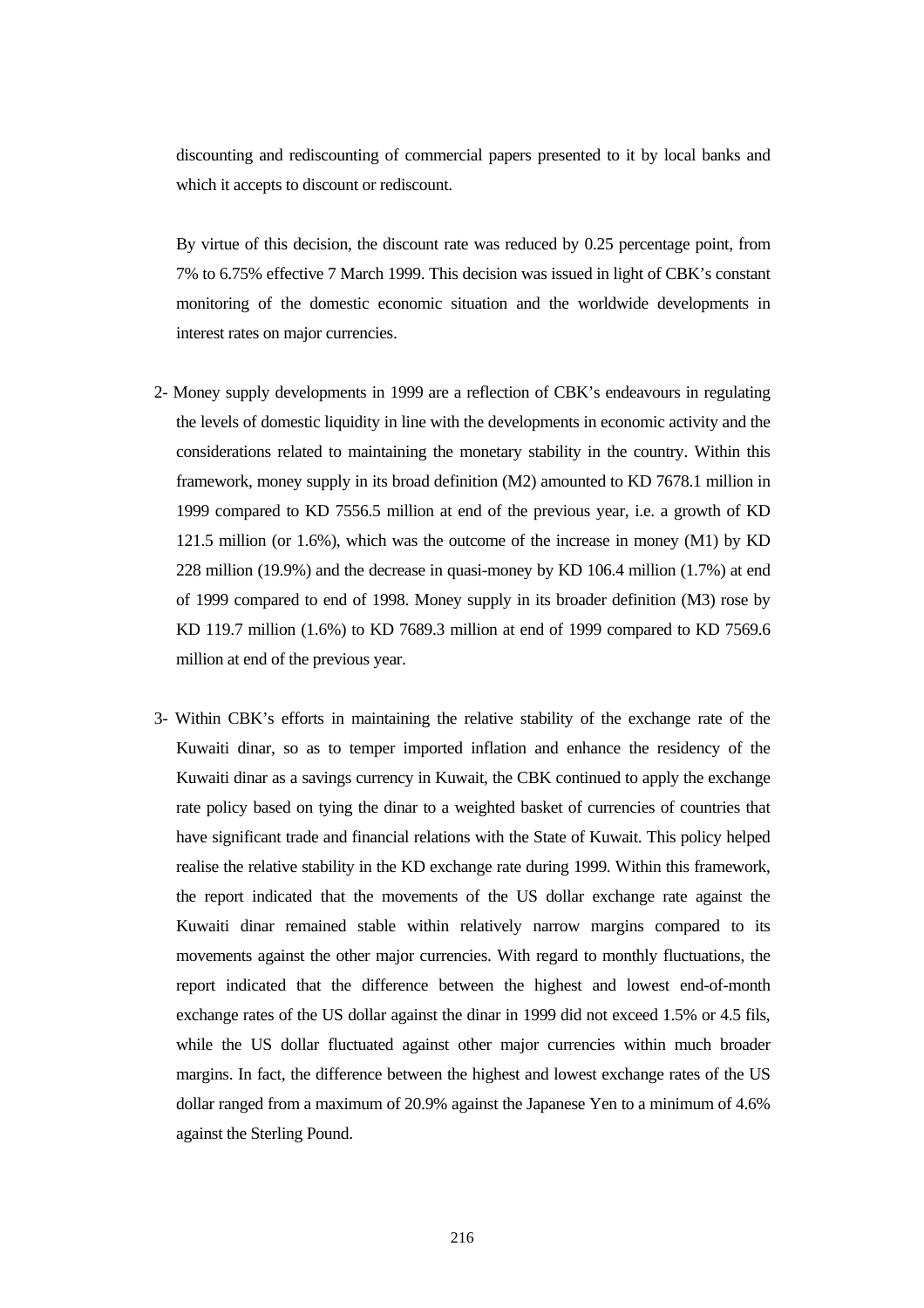- 4- Balances of the utilized cash credit facilities extended by local banks and the Kuwait Finance House to the economic sectors amounted to KD 5014.8 million at end of 1999, i.e. an increase of KD 213.2 million or 4.4%, compared to an increase of KD 477.4 million or 11% during the previous year.
- 5- Within its efforts aimed at managing the levels of domestic liquidity, the CBK continued in 1999 to issue public debt instruments (i.e. Treasury Bonds and Bills) on behalf of the Ministry of Finance. Within this framework, the CBK made 25 issues of Treasury Bills and 18 issues of Treasury Bonds, with a total nominal value of KD 1370 million and KD 1600 million respectively in 1999. Meanwhile, 30 issues of Treasury Bills and 13 issues of Treasury Bonds matured during 1999, with a nominal value of KD 1578.4 million and KD 1080 million respectively. Accordingly, the outstanding balance of public debt instruments reached KD 2337.4 million at end of 1999, distributed between KD 579 million for Treasury Bills and KD 1758.4 million for Treasury Bonds, thereby recording a growth of KD 311.6 million (15.4%) above its level of KD 2025.8 million at end of 1998.
- 6- The secondary market operations of public debt instruments between the CBK on the one hand, and local banks and domestic investment companies on the other, during 1999, reflect CBK's directions to manage the levels of liquidity in the money market. Within this framework, the report indicated that the volume of buying and selling transactions in the secondary market for public debt instruments between the CBK and local banks and domestic investment companies decreased in 1999 to KD 102.7 million compared to KD 788.2 million in the previous year. The interbank KD deposit market of local banks witnessed an increasing activity in 1999, whereby the volume of transactions in this market reached KD 13.9 billion during that year compared to KD 12.1 billion during the previous year.

Additionally, the second part of the report addressed the CBK efforts in directing and rationalizing the credit policy of banks and investment companies within the local banking and financial system, according to sound banking and financial practices. In this regard, the CBK issued in 1999 a number of circulars, instructions and regulations, particularly noticeable among which were those concerning the adjustment of information systems in the local banking and financial system units to fulfill the requirements for the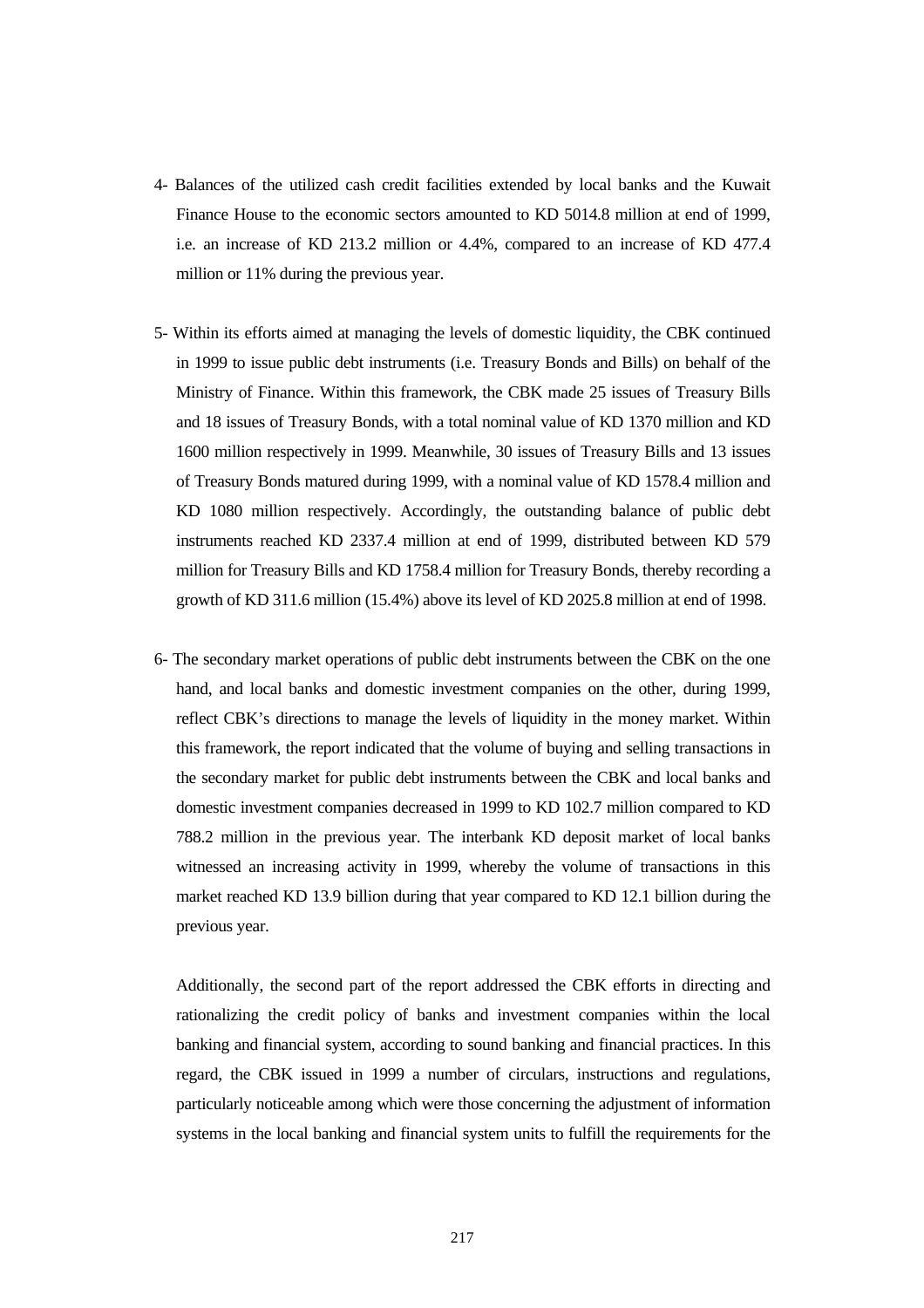change of date on the rollover to year 2000, along with the instructions and circulars issued to commercial banks and investment companies allowing the resumption of extension of margin facilities and other loans and credit facilities for the purpose of trading on the Kuwait Stock Exchange, subject to specific quantitative and qualitative controls.

# **Third- Financial Indicators of the Banking and Financial System:**

The third part of this economic report focussed on monitoring and analysing the financial data available on the aggregate balance sheet of local banks (along with the Kuwait Finance House), and investment and exchange companies subject to CBK's supervision, so as to derive the key financial indicators that help monitor the developments in the performance of these units during 1999, and to assess the reflections of these developments on their financial positions at year end.

The following are the most significant developments highlighted by the above mentioned monitoring and analysis:

1- The aggregate balance sheet of local banks grew by KD 42 million or 0.3% to KD 12917.1 million at end of 1999 above its previous year level of KD 12875.1 million. Thereby, the aggregate balance sheet of local banks reached at end of 1999 new record levels unprecedented since the end of 1991. On the assets side, the largest portion of the above mentioned growth in the aggregate balance sheet of local banks resulted from the increase in the balances of claims on the private sector, represented in credit facilities to residents and other domestic investments, by KD 269.4 million (or 5.1%) to KD 5572.3 million, accounting for 43.1% of the total assets at end of 1999 compared to 41.2% at end of the previous year.

Conversely, balances of claims on the government (public debt instruments and Debt Purchase Bonds) decreased by KD 78 million (or 1.9%) to KD 4062.2 million, thus accounting for 31.3% of the total assets at end of 1999 compared to 32.2% at end of 1998.

On the liabilities side, data on the aggregate balance sheet of local banks indicate that at end of 1999 the elements of the overall structure of liabilities remained relatively stable at their end of previous year level. Within this structure, the report noted the manifest importance of the balances of private sector deposits, as they accounted for more than half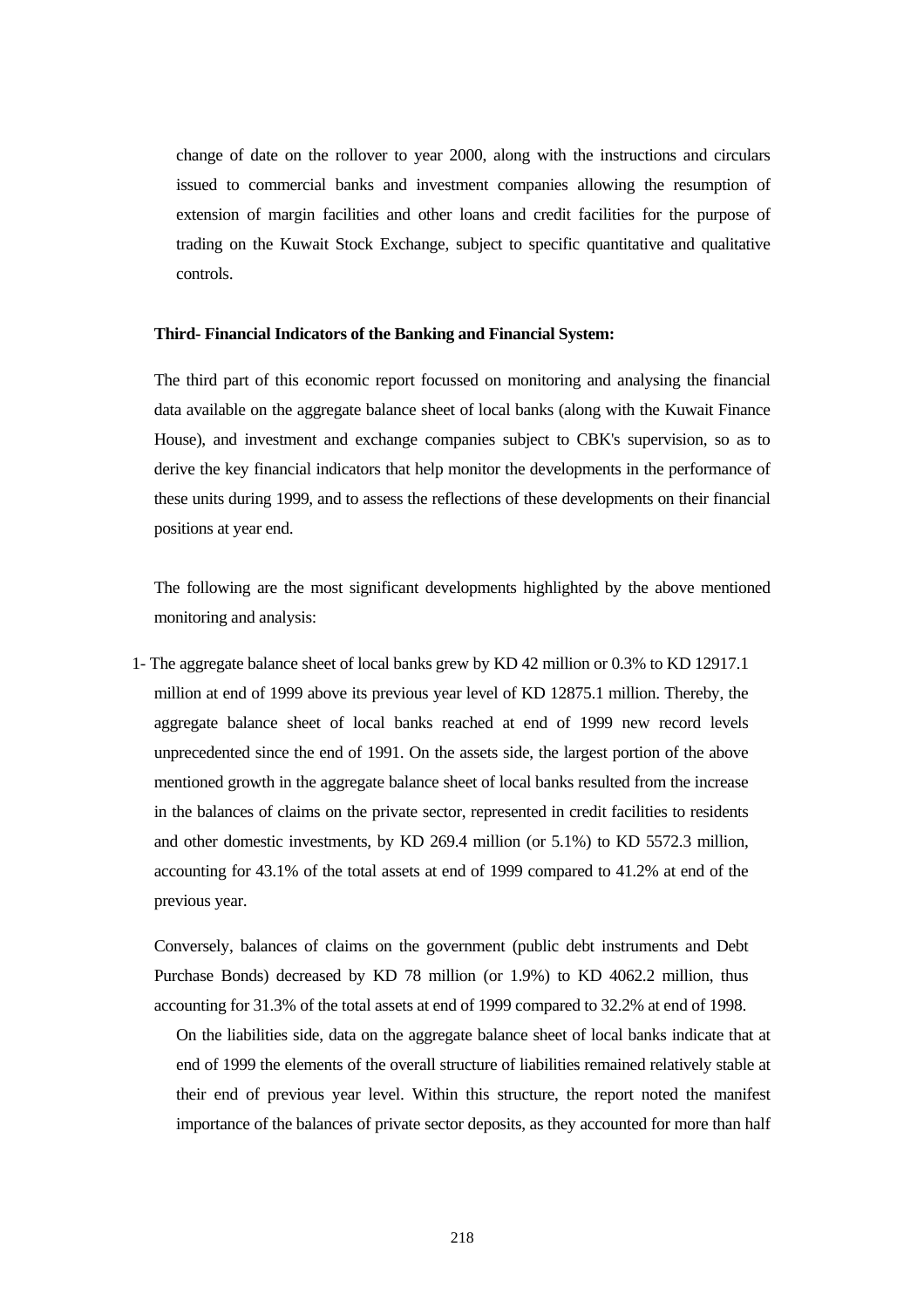of the total value of liabilities in 1999. Furthermore, the report highlighted the direction to raise the relative importance of shareholders' equity in the total liabilities within the aggregate balance sheet of local banks. This development was reflected in the rise in the capital adequacy standard of local banks above the internationally recommended minimum. In this regard, the capital adequacy standard for local commercial and specialized banks reached 23.6% at end of 1999, i.e. higher than both the internationally recommended minimum of 8% and the minimum requirement of 12% for that standard according to CBK instructions.

From another perspective, the financial ratios and indicators derived from the analysis of the aggregate balance sheet of local banks at end of 1999 indicate some increase in both the liquidity standards and standards of uses of funds in local banks rose in 1998, thereby contributing to the sustained growth in their net realised profits from KD 202.4 million in 1998 to KD 230.3 million in 1999. The net profits realised by local banks in 1999 accounted for 1.8%, 15.4% and 33.7% of their total assets, total shareholders' equity, and paid-up capital respectively at end of that year.

2- The financial data available on the aggregate balance sheet of local investment companies at end of 1998, and the indicators derived from the analysis of these data reflect the efforts expended by these companies in adapting to the developments in the domestic economy. These data indicate an increase of the investment and financing transactions of local investment companies with the outside world. The number of local investment companies registered with the CBK reached 36 at end of 1999 compared to 34 at end of the previous year. The aggregate balance sheet of companies for which data were available reached KD 3199.7 million at end of 1999 compared to KD 3430.8 million for the aggregate balance sheet of 34 companies at end of 1998.

The aggregate balance sheet of local investment companies for which comparative data were available for 1998 and 1999 (25 companies) recorded a decrease of KD 119.7 million or 4% to KD 2869.1 million at end of 1999, compared to KD 2988.8 million at end of 1998. Data on the relative distribution of the elements of assets of these companies indicate a marked increase in the relative importance of foreign assets in total assets from 52.1% at end of 1998 to 61.2% at end of 1999, at the expense of the decline in the relative importance of domestic investments from 24.1% to 17.4% at end of the mentioned two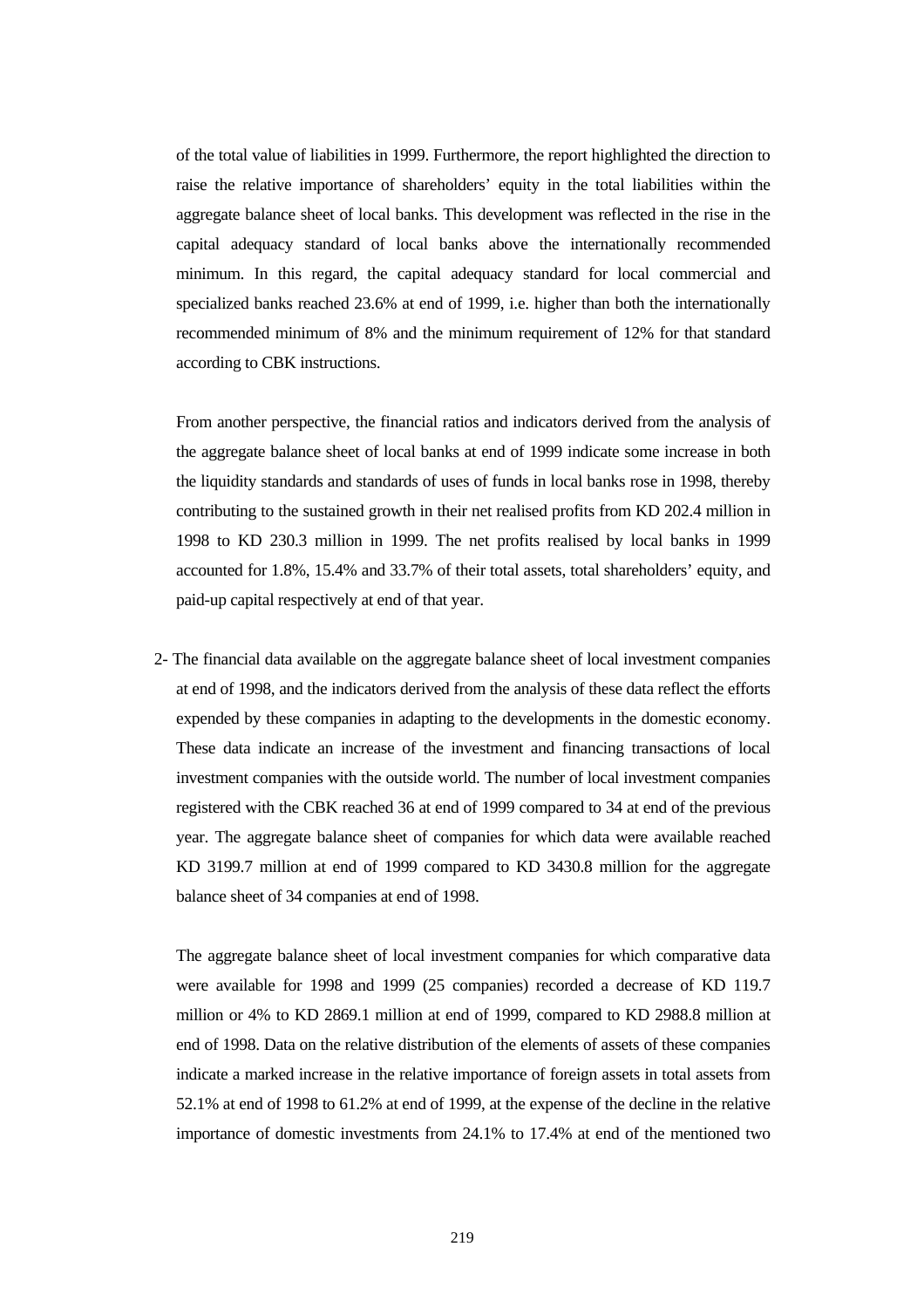years respectively. Similarly, the relative importance of financing sourced from residents in the total liabilities within the aggregate balance sheet of local investment companies decreased from 14.9% at end of 1998 to 10.2% at end of 1999, to the benefit of the increase in the relative importance of financing from foreign sources from 34% to 39.3% at end of the mentioned two years respectively.

3- The aggregate balance sheet of 27 local exchange companies registered with the CBK at the end of 1999 recorded a decline of KD 3.6 million (or 6.3%) from KD 56.9 million at end of 1998 (for 26 companies) to KD 53.3 million at end of 1999. The indicators derived from the aggregate balance sheet of local exchange companies reflect an increase in the liquidity position of these companies. In this regard, the report indicated an increase in the ratio of liquid assets to total assets from 40.4% at end of 1998 to 41.5% at end of 1999. Moreover, the net profits realised by these companies rose by KD 2.5 million or 150.9% during 1999 compared to the previous year. The report also highlighted a noticeable improvement in the capital adequacy level in exchange companies to 46.1% at end of 1999 from 39.5% at end of 1998.

#### **Fourth- Developments in Public Finance:**

The fourth part of this economic report analysed the developments in public finance in 1999 as reflected by the data on the general budget of ministries and governmental bodies. Within the framework of this analysis, the report addressed the developments in the actual budgetary revenues and expenditures for the fiscal year 1998/99, presented the revenue estimates and allocations for expenditure in the general budget of the fiscal year 1999/2000, and provided a follow up of the actual execution of that budget during the first half of the mentioned fiscal year (1/7/1999-31/12/1999).

The report highlighted the adverse impact of the decline in world oil prices during 1998, which led to a decrease in the actual budgetary revenues collected during the fiscal year 1998/99 by KD 810.1 million or 22.5% to KD 2797.7 million against KD 3607.8 million in the previous fiscal year. On the other hand, the actual budgetary expenditures for the fiscal year 1998/99 amounted to KD 4040.2 million, i.e. an increase of KD 62.4 million or 1.6% above their previous fiscal year levels. Accordingly, the actual deficit in the general budget, before deducting the allocations for the Reserve Fund for Future Generations, rose to KD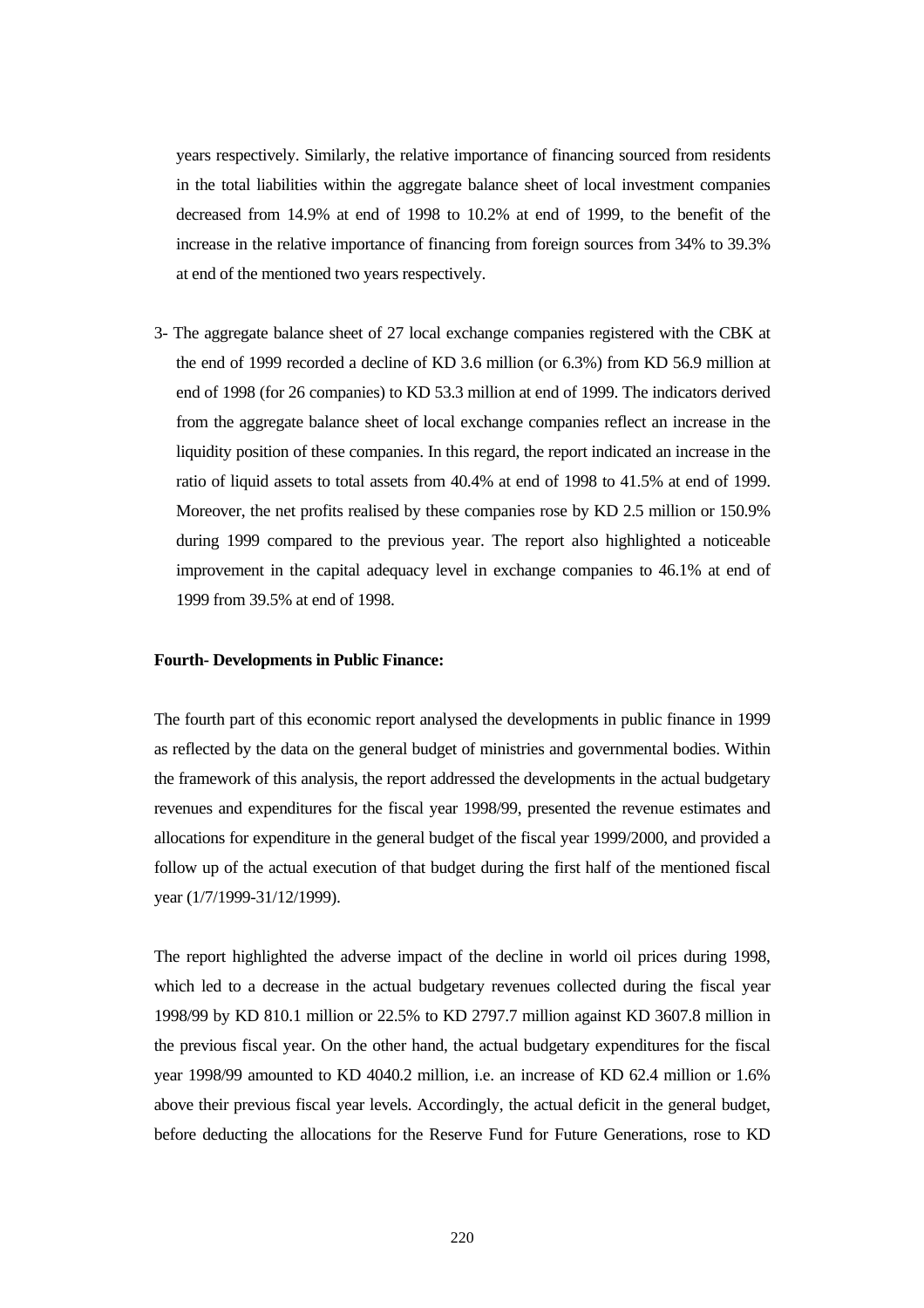1242.5 million, i.e. higher by KD 872.5 million (or 235.8%) than the actual deficit of KD 370 million in the previous fiscal year.

Specifically, the report highlighted the decline in actual budgetary oil revenues, and the effect of this decline in raising the deficit in the general budget for the fiscal year 1998/99. The actual budgetary oil revenues collected during that fiscal year recorded a decrease of KD 954 million or 29.7% to KD 2254.4 million from KD 3208.4 million in the previous fiscal year. Meanwhile, the actual budgetary non-oil revenues recorded a marked growth of KD 143.9 million or 36% to KD 543.3 million during the fiscal year 1998/99 from KD 399.4 million in the previous fiscal year. The largest portion (93.1%) of this growth resulted from the increase in the miscellaneous revenues and charges by KD 134.2 million (or 267.8%) to KD 184.3 million, i.e. 33.9% of the total actual budgetary non-oil revenues for the fiscal year 1998/99 against 12.5% for the previous fiscal year.

On the other hand, the report indicated that the actual expenditures in the general budget for the fiscal year 1998/99 were lower by KD 321.8 million (or 7.4%) than their budget allocations for that fiscal year. This development reflected the directions of the fiscal policy in response to the developments connected with the decrease in world oil prices, though that response focussed mainly on reducing the levels of capital expenditures. The above mentioned limited increase in the total actual budgetary expenditures for the fiscal year 1998/99 above their previous fiscal year level was distributed over the chapters of the budget, except for the fourth chapter (construction projects). Actual expenditures under that chapter decreased by KD 37.9 million or 9.2%, to KD 376.6 million during the fiscal year 1998/99 from KD 414.5 million during the fiscal year 1997/98.

Additionally, the report addressed the general features of revenue estimates and allocations for expenditures in the general budget for the fiscal year 1999/2000, highlighting the bases and rationales on which these estimates and allocations were established. The revenue estimates in that general budget reached KD 2224 million, while the allocations for expenditures amounted to KD 4295 million. Accordingly, the enacted general budget for the fiscal year 1999/2000 encompassed a deficit estimated at KD 2071 million, before deducting the allocations for the Reserve Fund for Future Generations.

The report also reviewed the developments in the government fiscal operations within the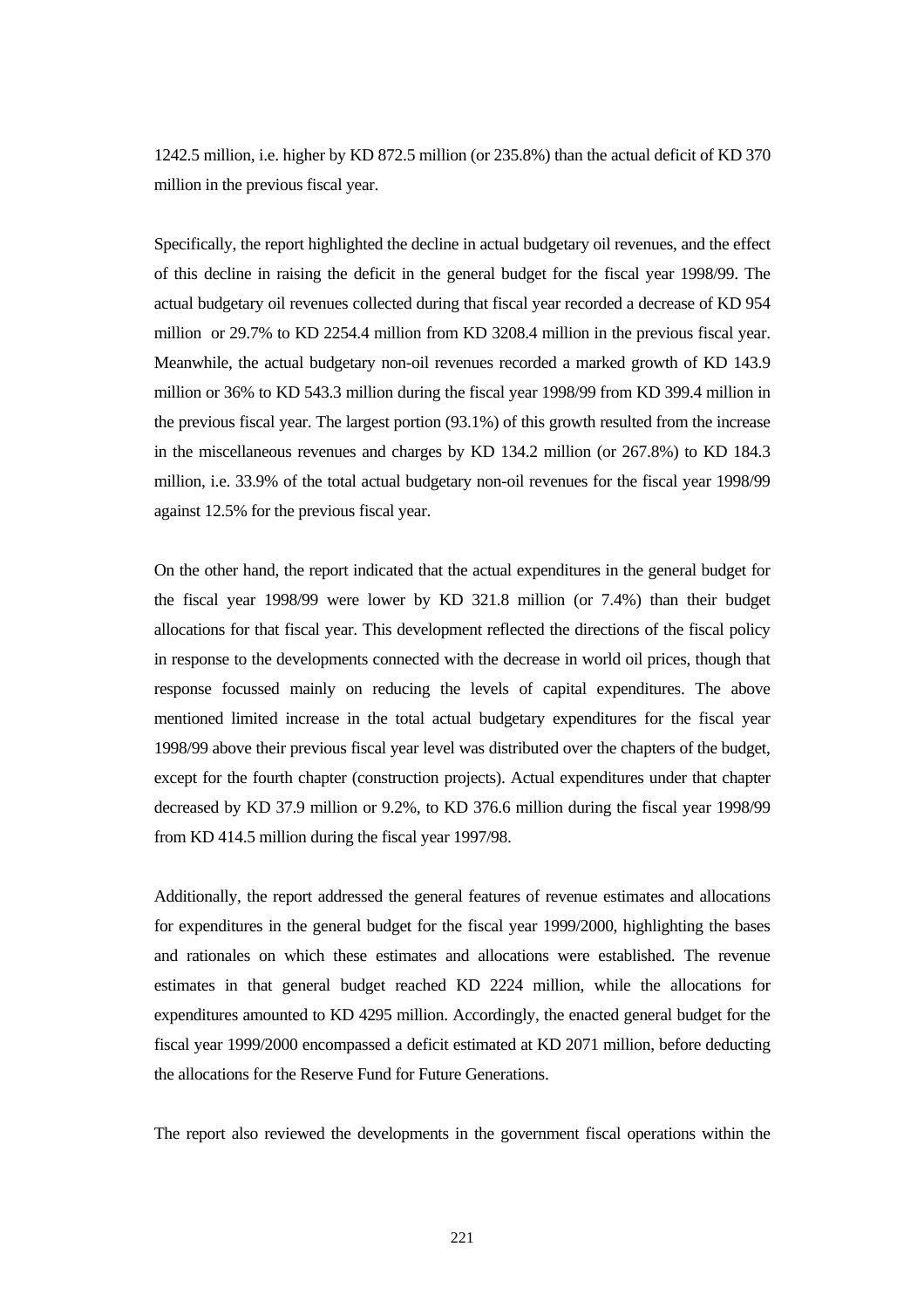general budget for the fiscal year 1999/2000, based on the monthly follow-up statements of actual budgetary revenues and expenditures during the first half of the mentioned fiscal year (the period from 1/7/1999 to 31/12/1999). Within this framework, the report indicated a marked increase in the actual revenues collected during that period by KD 935.2 million or 68.8% to KD 2293.5 million from KD 1358.4 million for the corresponding period of the fiscal year 1998/99. This development reflects the positive impact of the noticeable rise in world oil prices which occurred since April 1999. In this regard, the report noted that the actual budgetary revenues collected during the first half of the fiscal year 1999/2000 exceeded their estimates for the whole mentioned fiscal year. On the other hand, the actual budgetary expenditures during the first half of the fiscal year 1999/2000 reached KD 1500.5 million, compared to KD 1526.1 million for the corresponding period of the fiscal year 1998/99, i.e. a decrease of KD 25.6 million or 1.7%. Accordingly, during the first half of the fiscal year 1999/2000, the general budget recorded a surplus of KD 793 million, compared to a deficit of KD 167.7 million during the corresponding period of the fiscal year 1998/99, before deducting the allocations for the Reserve Fund for Future Generations.

#### **Fifth- Developments in Foreign Trade and Balance of Payments:**

In its fifth part, the report analysed the developments in the trade and financial relations of the domestic economy with the other economies worldwide, as reflected by the statistics on foreign trade and the balance of payments (BOP) for 1999. In this regard, the report highlighted the significant reflections of the marked increase in world oil prices on Kuwait's balance on goods surplus which rose by KD 1115 million or 192.2% to KD 1695 million in 1999, compared to KD 580 million for the previous year. Thereby, the ratio of Kuwait's balance on goods surplus to the GDP at current prices rose to 18.8% in 1999 from 7.5% in 1998. The increase in the balance on goods surplus in 1999 was the outcome of the substantial growth in the value of exports and re-exports (fob) by KD 806 million or 27.5% (from KD 2931 million in 1998 to KD 3737 million in 1999) on the one hand, and the decrease in the value of merchandise imports (fob) by KD 309 million or 13.1% (from KD 2351 million to KD 2042 million) on the other. The largest portion (96.2%) of the increase in the value of merchandise exports resulted from the noticeable growth of KD 775 million or 30% in the value of oil exports from KD 2582 million in 1998 to KD 3357 million in 1999.

Concerning the "Services Account (Net)", the report indicated some decline of KD 30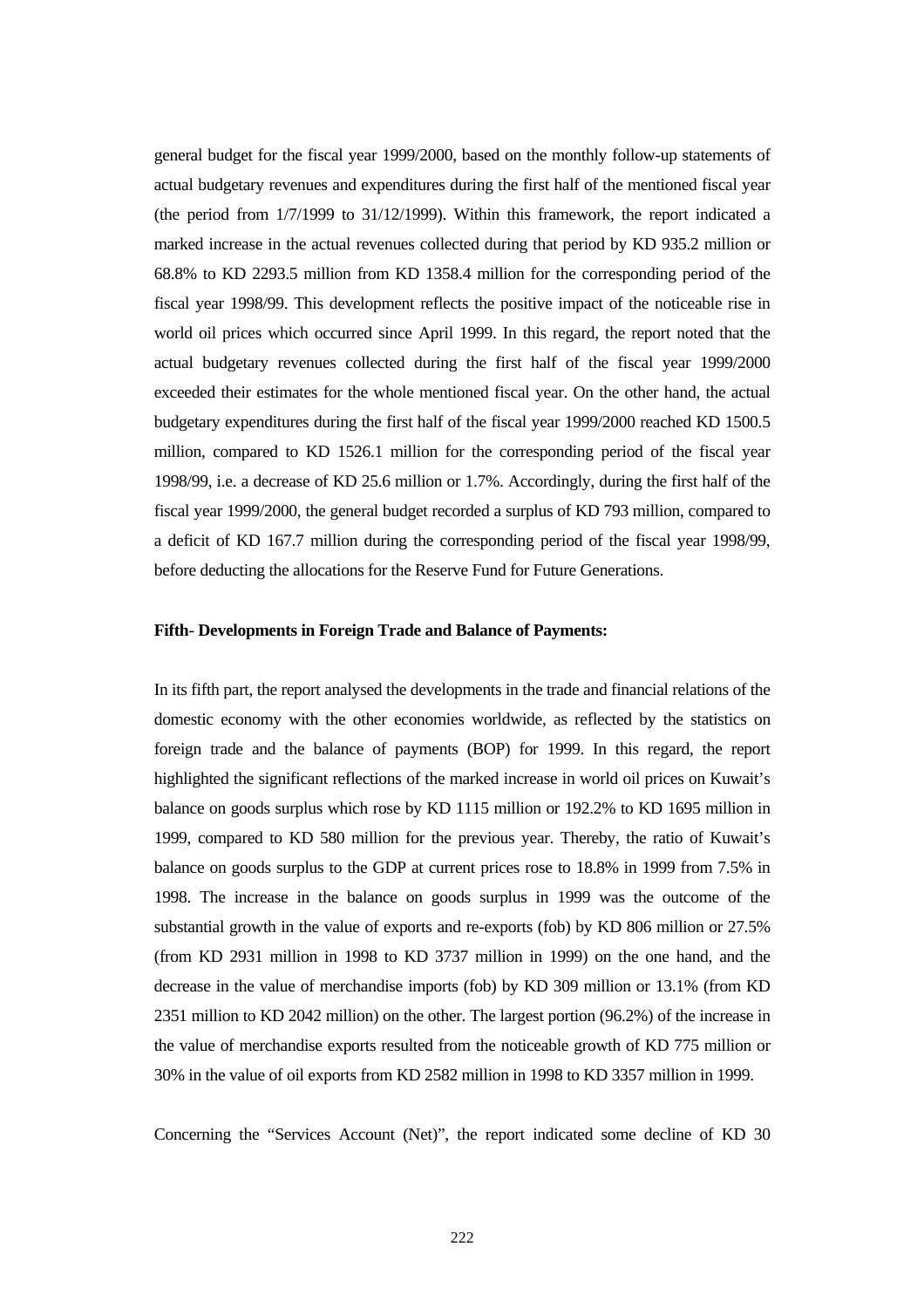million or 2.6% in the deficit recorded in this account to KD 1122 million in 1999, from KD 1152 million in the previous year. Meanwhile, the "Investment Income (Net)", which was separated from the service account according to the guidelines provided in the fifth edition of the BOP manual published by the IMF, recorded a surplus of KD 1577 million in 1999, compared to a surplus of KD 1788 million in 1998.

The value of unrequited current transfers abroad (Net) recorded a deficit of KD 610 million in 1999, compared to a deficit of KD 541 million in 1998, i.e. an increase of KD 69 million or 12.8%. As an outcome of these developments, the Current Account (Net) surplus of the State of Kuwait rose by KD 865 million or 128.1% to KD 1540 million, thus accounting for 17% of the GDP at current prices in 1999, compared to 8.7% in 1998.

Paralleling the above mentioned rise in the current account surplus, the growth in the net value of Kuwait's external investment assets recorded under the "Capital and Financial Account (Net)" item, accelerated to KD 1688 million in 1999, compared to a growth of KD 866 million in 1998. The transactions in the capital account (Net) realised a net inflow of KD 154 million in 1999. On the other hand, the net value of Kuwait's external investment assets recorded under the "Financial Account (Net)" item in the BOP statistics of the State of Kuwait, showed an accelerated growth of KD 952 million (or 107%) to KD 1842 million in 1999 compared to KD 890 million in the previous year. Particularly noticeable within this growth in 1999 was the markedly accelerated growth of KD 1887 million in the net value of external assets of governmental institutions and authorities recorded under the General Government sector in the BOP statistics.

As for the structure of external investments recorded under the financial account, the report indicated that the increase in the net value of Kuwait's investments abroad in 1999 was distributed between the "Other Investments" item (KD 980 million), the "Portfolio Investment" item (KD 798 million), and the "Direct Investment" item (KD 64 million).

The overall Balance of Payments of the State of Kuwait, which reflects the outcome of the above mentioned developments in addition to the developments related to errors and omissions in the various BOP items - which are encompassed in the "Other (Net)" item recorded a surplus of KD 282 million in 1999, i.e. an increase of KD 221 million or 362.3% compared to KD 61 million in the previous year. This surplus was reflected in the total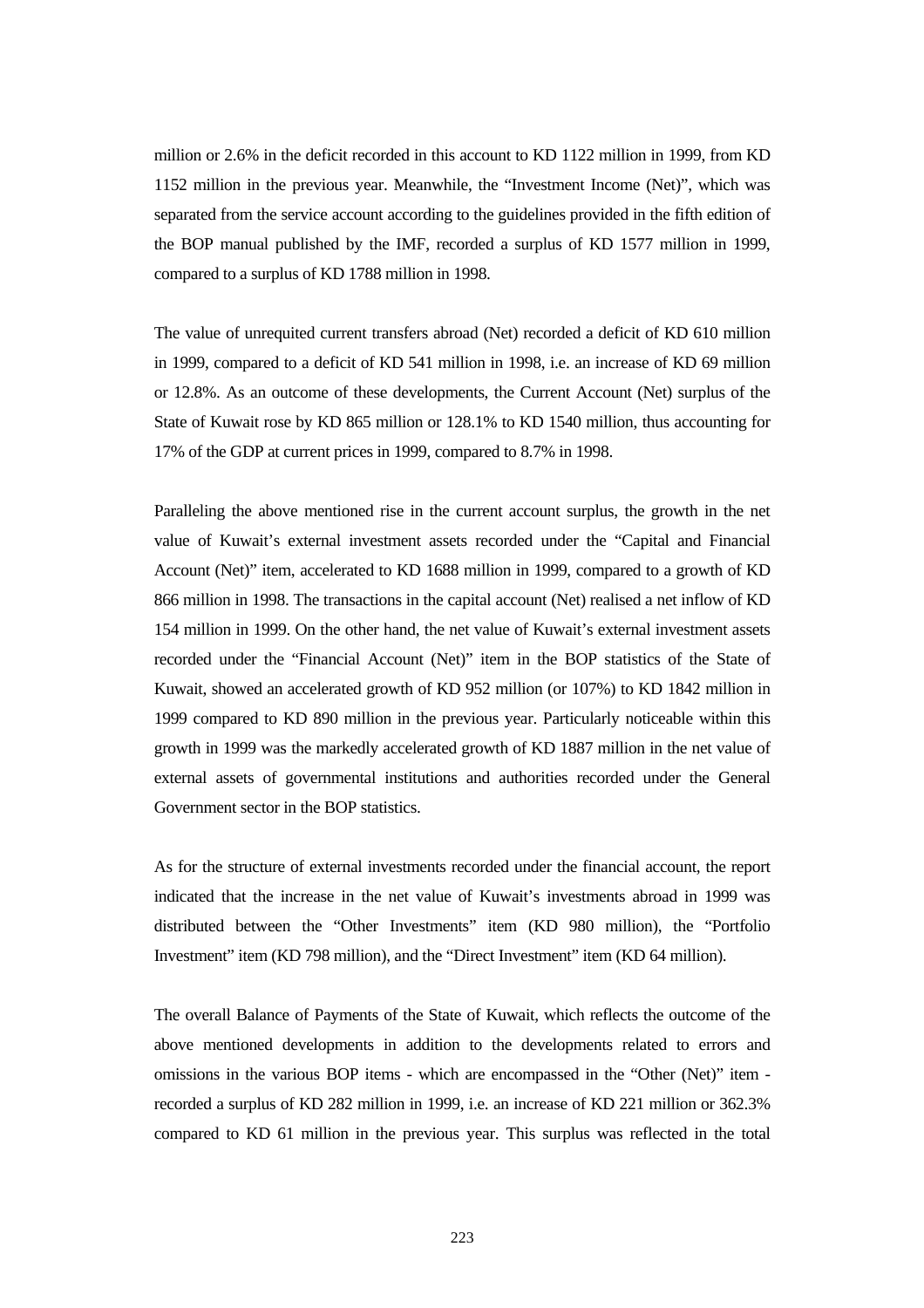reserve assets with the CBK, which rose by the same amount at end of 1999 above their end of previous year level.

From another analytical perspective, when the overall position of the State of Kuwait BOP is considered from a broader perspective to include all the elements of changes in the external reserves that can be used to finance the country's balance of payments, noting that these elements include the changes in net value of external investments of some government institutions and authorities (under the "General Government" item), along with the changes in total reserve assets of the CBK, the overall balance of payments shows a surplus of KD 1225.2 million in 1999, compared to a surplus of KD 680 million in 1998, i.e. an increase of KD 545.2 million or 80.2%.

## **Sixth- Developments in the Kuwait Stock Exchange Activity:**

The sixth, and last, part of the economic report addressed the developments in the activity of the Kuwait Stock Exchange (KSE) in 1999, thereby highlighting the main factors influencing the performance of that market and the new dispositions regulating its transactions during that year. Regarding the developments in the main indicators of the KSE, the report recorded the downward trend displayed by most of these indicators. Particularly noticeable in this regard was the continued decrease in the value of traded shares, for the second consecutive year, by 44.9% (from KD 3343.2 million in 1998 to KD 1842.1 million in 1999), along with the decline in the volume of traded shares and the number of transactions by 31.8% (from 13.9 billion shares to 9.5 billions) and 39.3% (from 350.6 thousand transactions to 212.8 thousands) respectively in 1999 compared to the previous year. Furthermore, the KSE general price index decreased by 8.9% to 1442 points at end of 1999 from 1582.7 points at end of 1998. The report also indicated that despite the above mentioned decline in most of the KSE main trading indicators in 1999, the ratios of the decline were slower compared to 1998.

From another perspective, the report highlighted the developments in the share issue base of listed companies, which increased by 8.2% from 23.4 billion shares in 1998 to 25.4 billion shares in 1999. Furthermore, market capitalization rose by 6.4% from KD 5.8 billion in 1998 to KD 6.2 billion in 1999. The number of companies listed on the KSE reached 85 (of which 9 non-Kuwaiti companies) at end of 1999, against 78 companies (of which 9 non-Kuwaiti companies) at end of the previous year, as a result of listing seven new companies with a total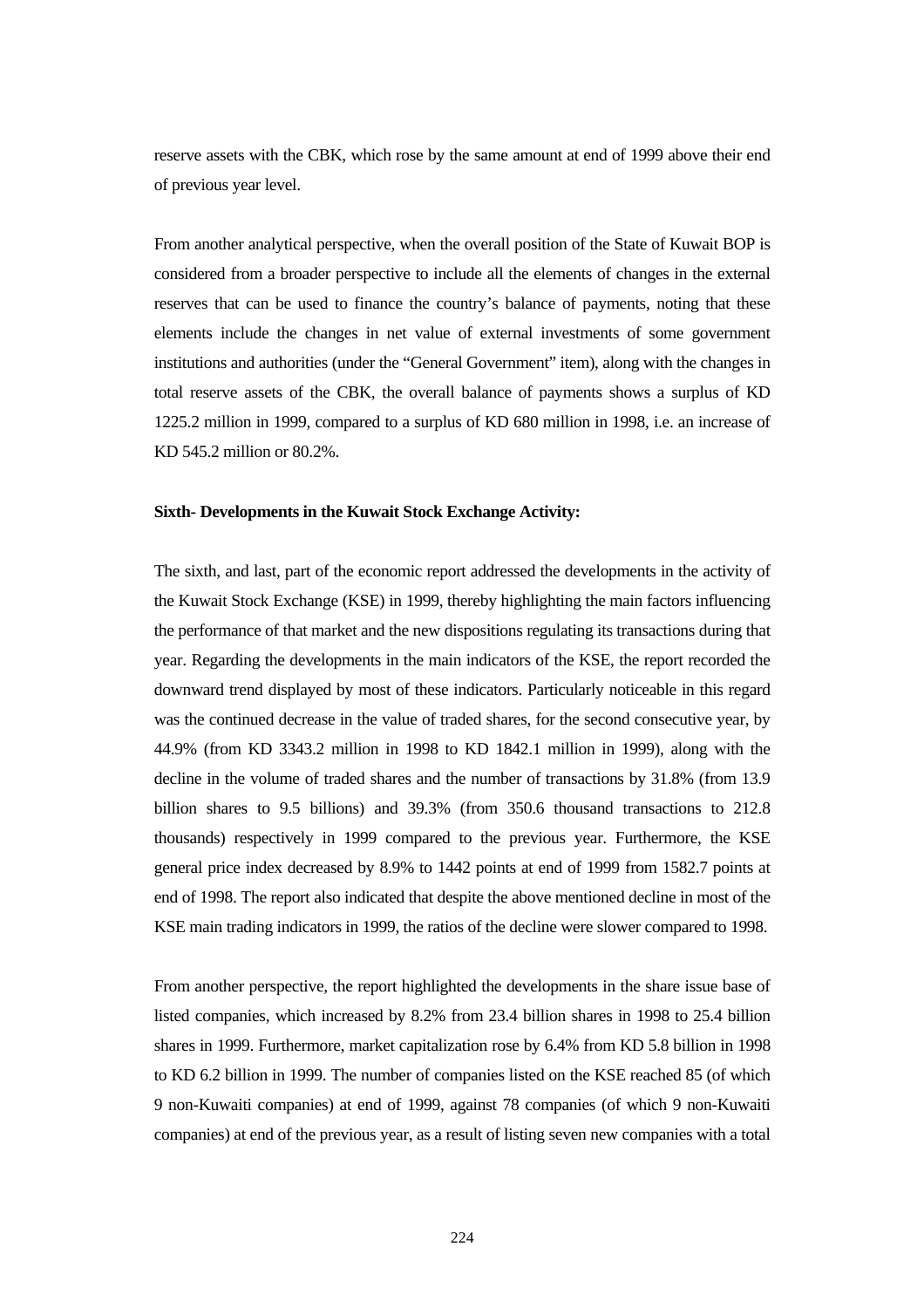capitalisation of KD 135 million in 1999, thus increasing the share issue base by 1350 million shares.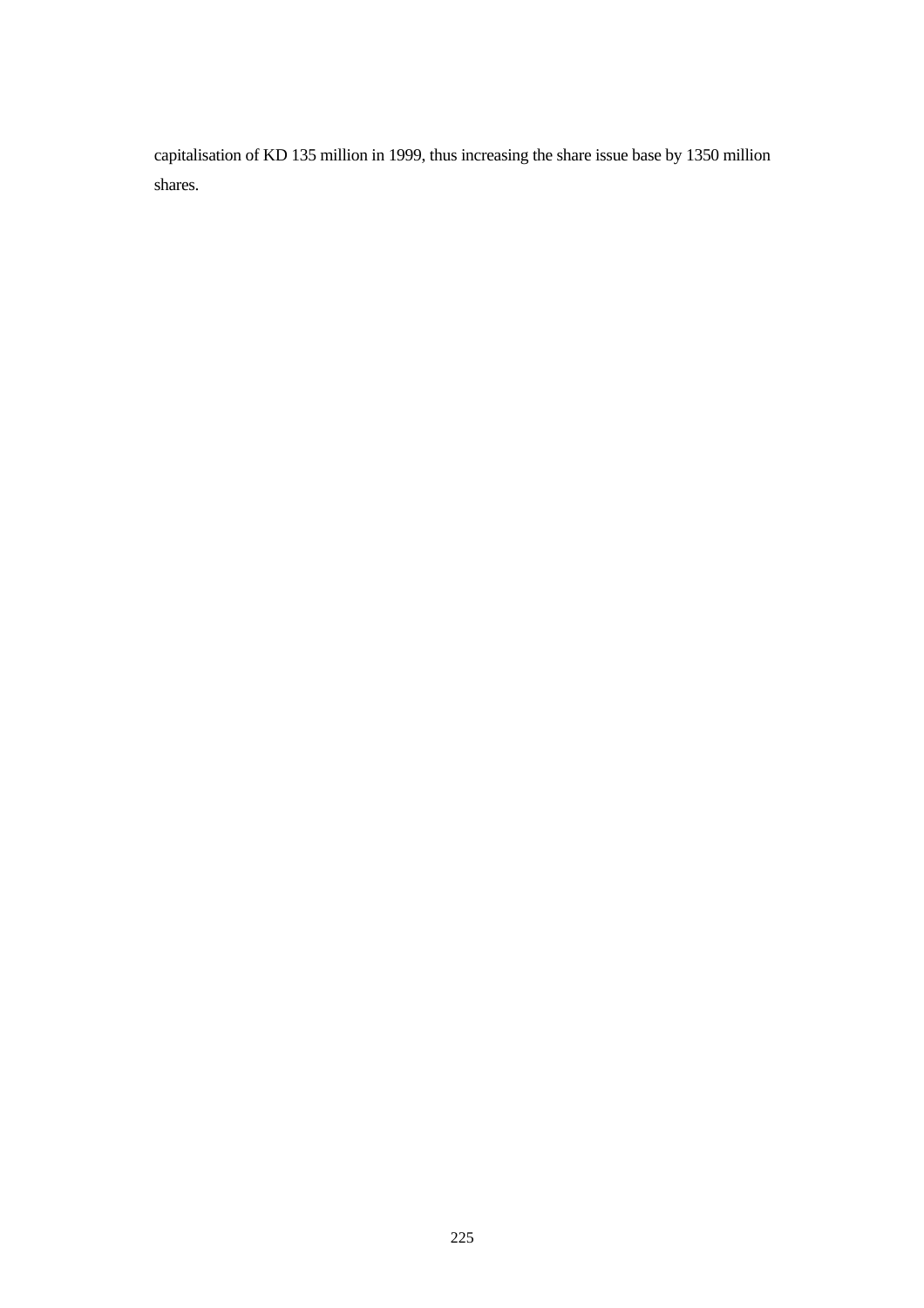| Table $(68)$                                   |  |  |  |  |  |  |
|------------------------------------------------|--|--|--|--|--|--|
| <b>Development in Main Economic, Financial</b> |  |  |  |  |  |  |
| and Monetary Indicators and Variables          |  |  |  |  |  |  |
| (KD million)                                   |  |  |  |  |  |  |

| <b>Item</b>                                   | 1995    | 1996    | 1997    | 1998    | 1999    |
|-----------------------------------------------|---------|---------|---------|---------|---------|
| <b>National Accounts:</b>                     |         |         |         |         |         |
| <b>GDP</b> at Current Prices:                 | 7925.3  | 9302.6  | 9106.6  | 7718.1  | 9032.8  |
| Crude Oil & Natural Gas Sector                | 3136.8  | 4130.2  | 3632.5  | 2370.6  | 3354.4  |
| Non-oil Sectors                               | 4720.3  | 5095.1  | 5390.9  | 5263.3  | 5593.5  |
| Of which: Petroleum Products                  | 580.6   | 798.2   | 906.8   | 594.9   | 765.6   |
| <b>Domestic Prices:</b>                       |         |         |         |         |         |
| $CPI(1978 = 100)$                             | 191.1   | 197.9   | 199.2   | 199.5   | 205.5   |
| <b>Monetary and Banking</b>                   |         |         |         |         |         |
| <b>Aggregates and Indicators:</b>             |         |         |         |         |         |
| Money Supply (M2)                             | 7374.7  | 7330.8  | 7615.9  | 7556.5  | 7678.1  |
| Money $(M1)$                                  | 1184.9  | 1242.6  | 1247.5  | 1143.5  | 1371.4  |
| Quasi-money                                   | 6189.8  | 6088.2  | 6368.5  | 6413.1  | 6306.6  |
| Private Sector Deposits with Local Banks      | 7063.2  | 6980.7  | 7270.7  | 7207.8  | 7235.2  |
| of which: KD Deposits                         | 5755.3  | 5724.1  | 6117.1  | 6170.4  | 6354.4  |
| Credit Facilities Extended by Local Banks     |         |         |         |         |         |
| to Residents                                  | 2436.3  | 3173.1  | 4324.2  | 4801.6  | 5014.8  |
| of which: Consumer Loans                      | 525.3   | 515.6   | 551.3   | 541.7   | 546.2   |
| Net Foreign Assets of Local Banks             | 1461.4  | 1407.5  | 895.2   | 703.6   | 609.1   |
| <b>Aggregate Balance Sheet of Local Banks</b> | 11592.1 | 11460.1 | 12689.9 | 12875.1 | 12917.1 |
| KD Exchange Rate at Year End (fils per        |         |         |         |         |         |
| US dollar)                                    | 298.93  | 299.79  | 304.44  | 301.56  | 304.18  |
| <b>Public Debt Instruments:</b>               |         |         |         |         |         |
| Value of Issues:                              | 6851.7  | 4428.4  | 3894.7  | 2786.1  | 297.0   |
| <b>Treasury Bills</b>                         | 6042.5  | 3101.4  | 2636.3  | 1776.1  | 1370    |
| <b>Treasury Bonds</b>                         | 809.2   | 1327.0  | 1258.4  | 1010.0  | 1600.0  |
| Balances at Year End:                         | 2832.3  | 2494.2  | 2234.0  | 2025.8  | 2337.4  |
| <b>Treasury Bills</b>                         | 2023.1  | 1167.2  | 948.6   | 787.4   | 579.0   |
| <b>Treasury Bonds</b>                         | 809.2   | 1327.0  | 1285.4  | 1238.4  | 1758.4  |
|                                               |         |         |         |         |         |

............................................................................................................................Cont'd.